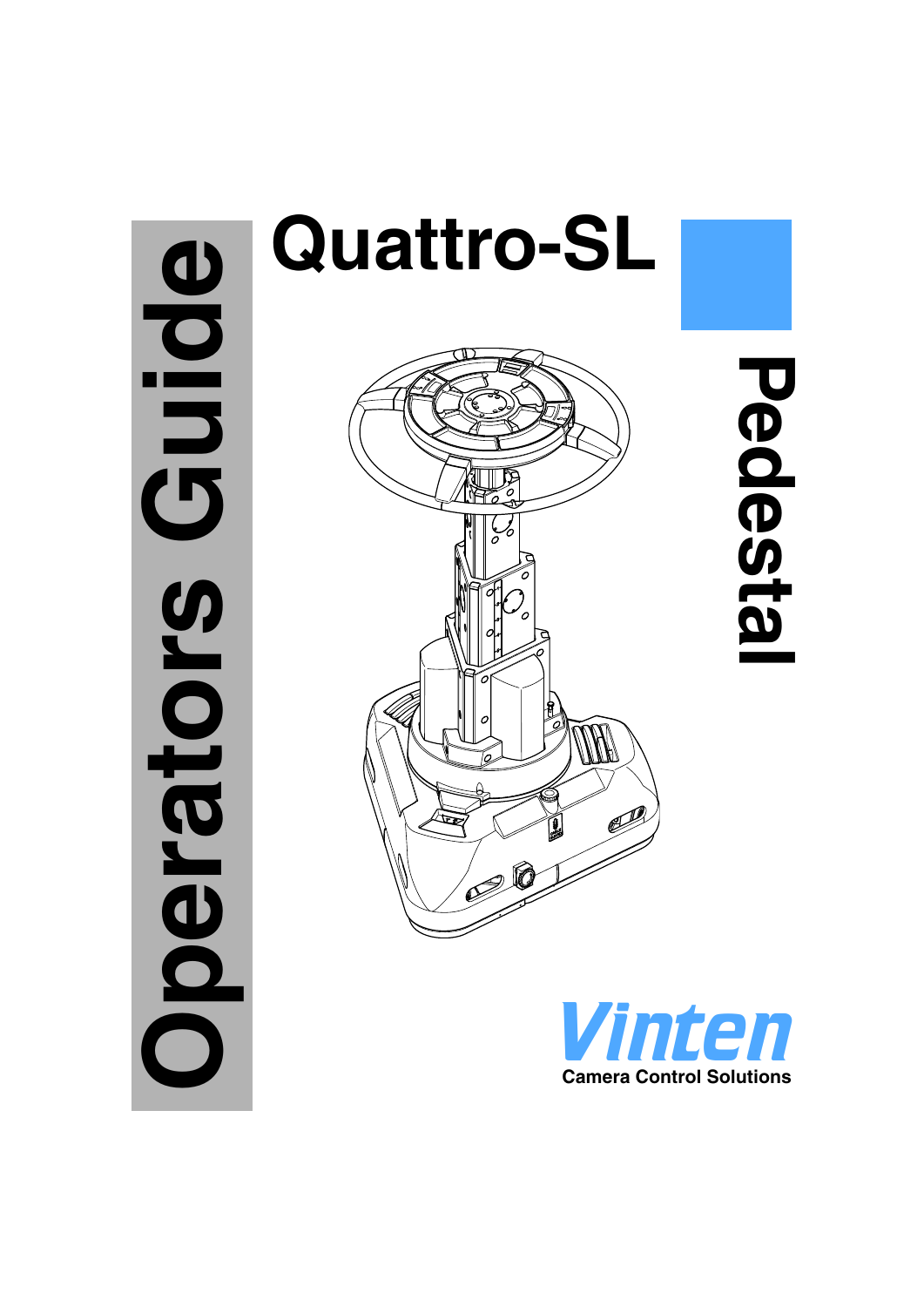# **Quattro-SL PEDESTAL**

**Publication Part No. V3963-4981 Issue 1**

Copyright © Vinten Broadcast Limited 2006

All rights reserved throughout the world. No part of this document may be stored in a retrieval system. transmitted, copied or reproduced in any way including, but not limited to, photocopy, photograph, magnetic or other record without the prior agreement and permission in writing of Vinten Broadcast Limited.

> Vinten is a registered trademark of Vinten Broadcast Limited. Printed in Great Britain by DPS Newmarket.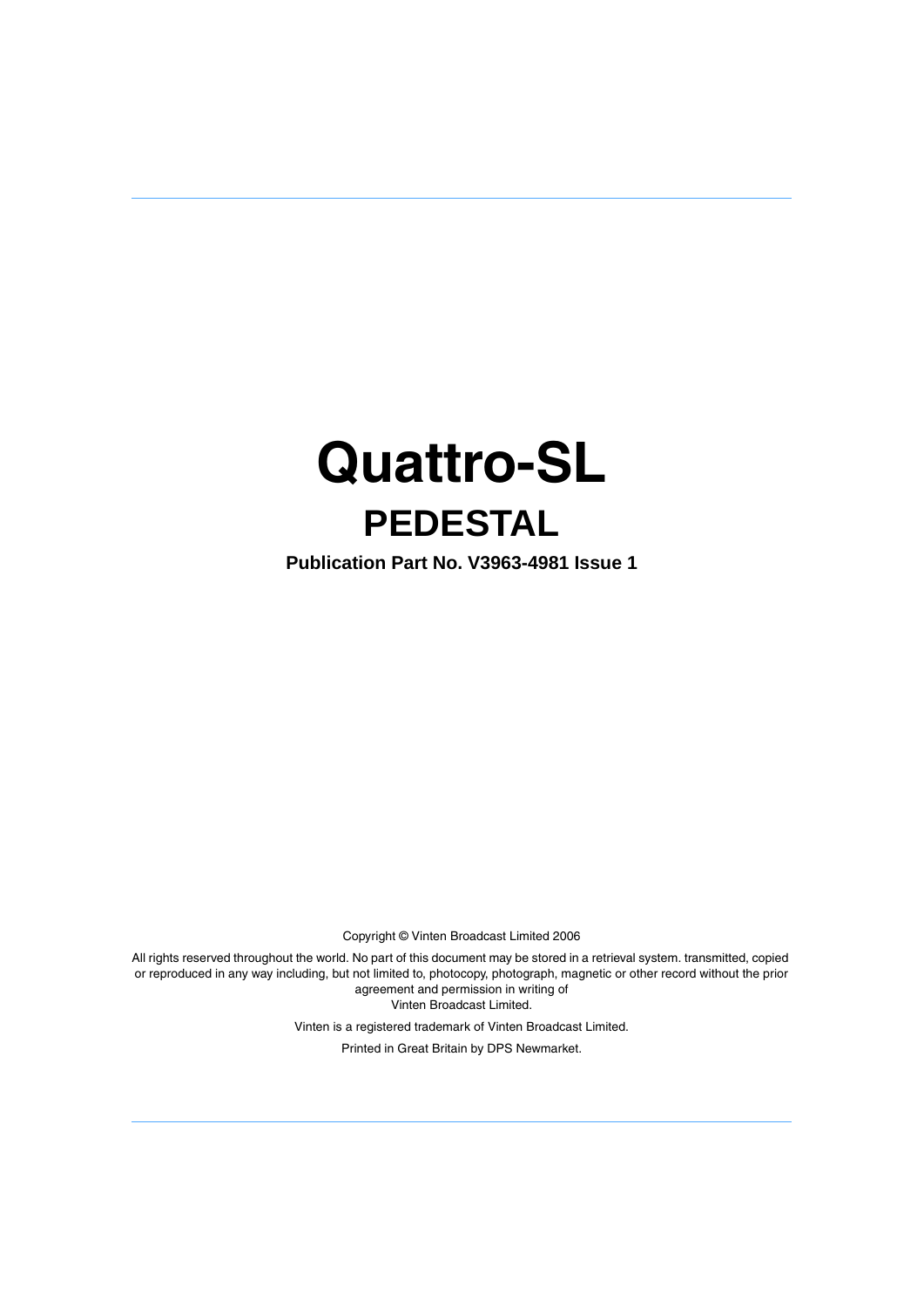

# **Preface**

# <span id="page-2-0"></span>**Thank you and congratulations on your new Quattro-SL pedestal from Vinten**

We want you to get the most from your new Quattro-SL pedestal, and therefore encourage you to read this operators guide to familiarise yourself with its many features, some of which may be new to you. It also covers essential health and safety information and a section on maintenance that will ensure you keep your new product in perfect condition.

To receive additional benefits, register with Vinten now, on line by visiting www.vinten.com/register, or by completing the enclosed form.

# **Features and benefits of your new Quattro-SL pedestal**

The Quattro-SL pedestal has been specifically designed to meet the exacting demands of camera operators working with full facility studio cameras. The Quattro-SL pedestal offers many unique features to assist in framing and accurate and repeatable shot positioning.

- **Suitable for a wide range of payloads up to 80 kg (176 lb).**
- **Narrow base and small footprint allow you to manoeuvre into smaller areas, tight sets and standard 30-inch doorways.**
- **Low-friction wheels reduce the steering effort, providing a sensitive feel.**
- **On-shot stroke of 100 cm (39.4 in.) and a maximum height of 147 cm (58.3 in.) provides increased creative angles and means that raised platforms are not needed to obtain eyeline.**
- **Balance profile reduces effort across the full height range, reducing the effort needed to raise the column.**
- **The adjustable skirt is protected by the base, reducing damage and improving reliability and allowing close floor clearances for small-diameter cables.**
- **The foot-operated brake allows the pedestal to be parked safely and securely.**

### **Once again, thank you for choosing the Quattro-SL**

**We are confident it will give you many years of reliable performance**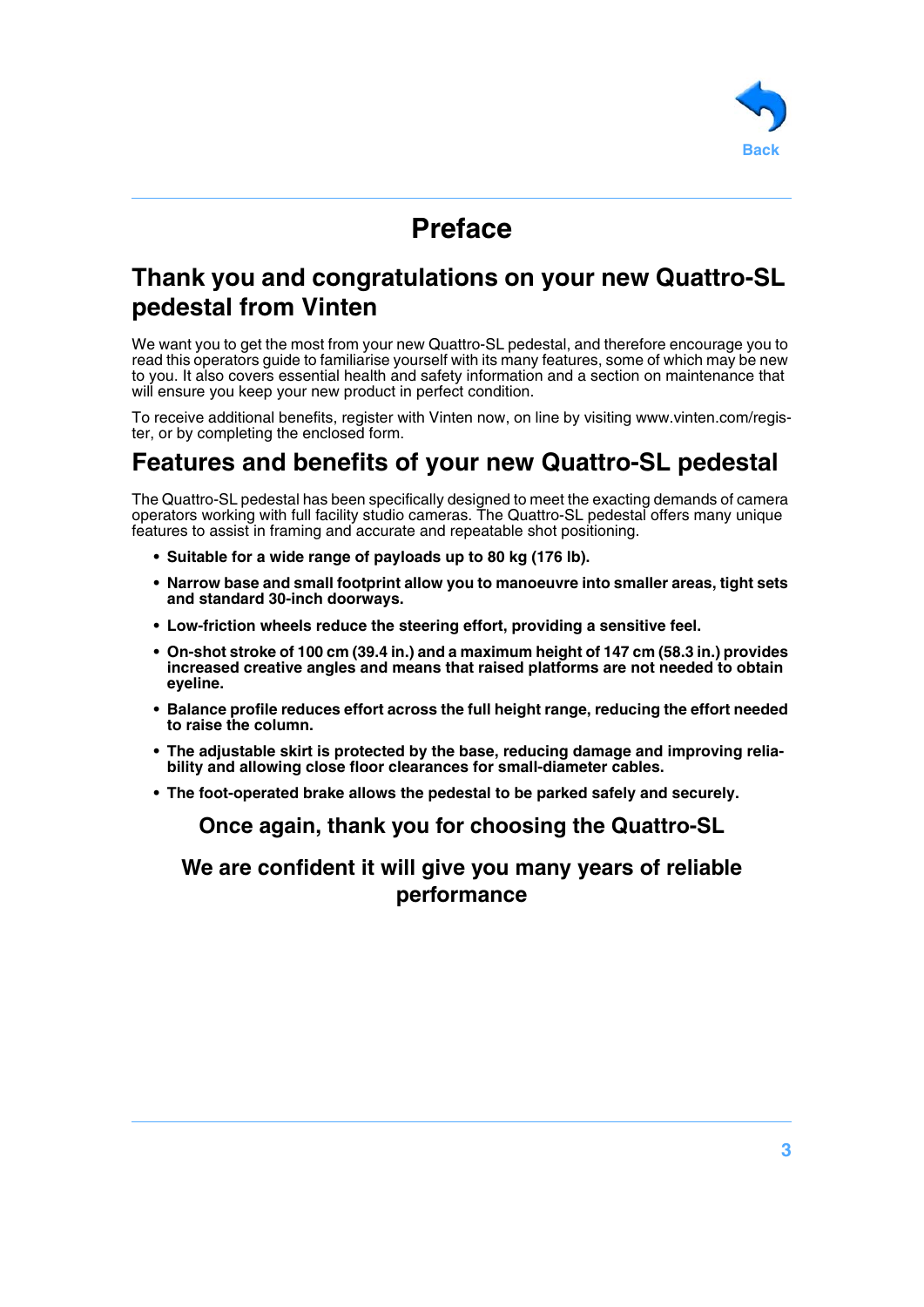

# **Safety - Read This First**

### <span id="page-3-0"></span>**Warning symbols in this operators guide**



Where there is a risk of personal injury, injury to others, or damage to the pedestal or associated equipment, comments appear, highlighted by the word **WARNING!** and supported by the warning triangle symbol.

# **Warning symbols on the pedestal**



On encountering the warning triangle and open book symbols it is imperative that you consult this operators guide before using this pedestal or attempting any adjustment or repair.

# **Critical data**

<span id="page-3-1"></span>

### **Mass**

| Pedestal                    | 144 kg (317.4 lb) |
|-----------------------------|-------------------|
| Trim weights (11 off) total | 7.5 kg (16.5 lb)  |



### **Load**

Maximum load 80 kg (176.4 lb)

### **Pressure**

Maximum pressure 13.1 bar (190 psi) Minimum pressure 3.5 bar (50 psi)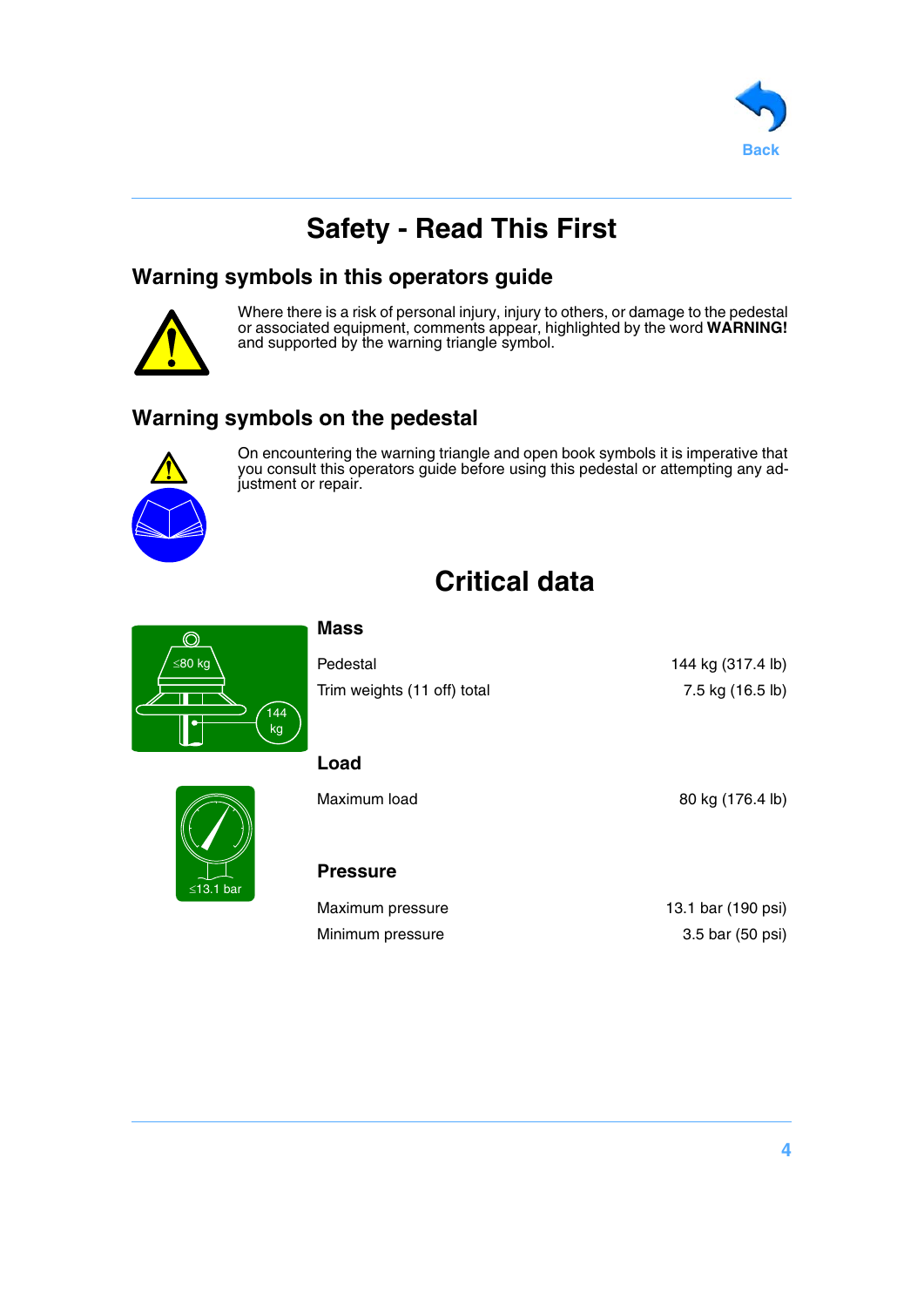

 $\overline{a}$ 

# **Contents**

|                               | Page |
|-------------------------------|------|
|                               |      |
|                               |      |
|                               |      |
|                               |      |
|                               |      |
|                               |      |
|                               |      |
| <b>Operation</b>              |      |
|                               |      |
|                               |      |
|                               |      |
|                               |      |
|                               |      |
| Pressurizing the pedestal     |      |
|                               |      |
|                               |      |
|                               |      |
| Using the Quattro-SL pedestal |      |
|                               |      |
|                               |      |
|                               |      |
|                               |      |
|                               |      |
|                               |      |
| <b>Servicing</b>              |      |
|                               |      |
|                               |      |
|                               |      |
|                               |      |
|                               |      |
|                               |      |
|                               |      |

### **Associated Publication**

Quattro-SL Pedestal Maintenance Manual Part No. V3963-4991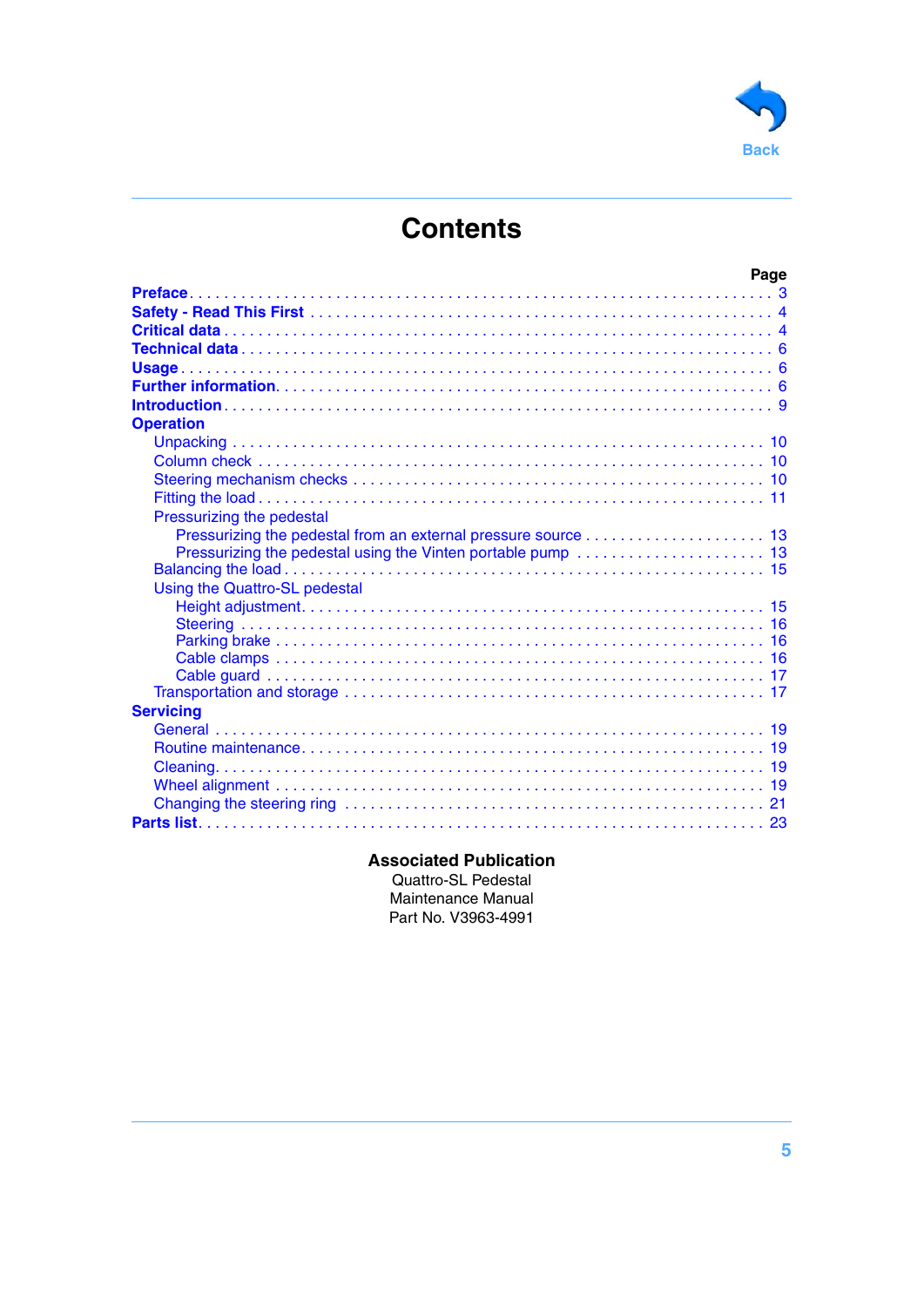

# **Technical data**

<span id="page-5-0"></span>

| Payload                | 80 kg (176 lb)     |
|------------------------|--------------------|
| Pedestal weight        | 144 kg (317.4 lb)  |
| Trim weights           |                    |
| main (5 x 1.0 kg)      | 5.0 kg (11 lb)     |
| auxiliary (6 x 0.5 kg) | 3.0 kg (6.6 lb)    |
| Minimum height         | 47 cm (18.5 in.)   |
| Maximum height         | 147 cm (57.8 in.)  |
| On-shot stroke         | 100 cm (39.4 in.)  |
| Doorway tracking width | 81 cm (32 in.)     |
| Transit doorway width  |                    |
| Small steering ring    | 74.5 cm (29.3 in.) |
| Large steering ring    | 82 cm (32.3 in.)   |
| Max working pressure   | 13.1 bar (190 psi) |
| Relief valve pressure  | 14.5 bar (210 psi) |
| Min working pressure   | 3.5 bar (50 psi)   |

# **Usage**

<span id="page-5-1"></span>The Quattro-SL Pedestal is designed for use in television studios to support and balance a pan and tilt head, camera and ancillary equipment weighing up to 80 kg (176 lb).

The Quattro-SL Pedestal is intended for use by television camera operators.



**WARNING! If you do not understand how to operate this pedestal, do not attempt to use it. Maintenance beyond that detailed in this Operators Guide must** 

**be performed only by competent personnel in accordance with the procedures laid down in the Maintenance Manual.**

# **Further information**

<span id="page-5-2"></span>For further information or advice regarding this pedestal, please contact Vinten Broadcast Limited, your local Vinten distributor (see back cover) or visit our website.

For full details on maintenance and spare parts, please refer to the Quattro-SL Pedestal Maintenance Manual and Illustrated Parts List - Publication Part No. V3963-4991.This is obtainable from Vinten Broadcast Limited or your local Vinten distributor. For information on-line, visit our website at www.vinten.com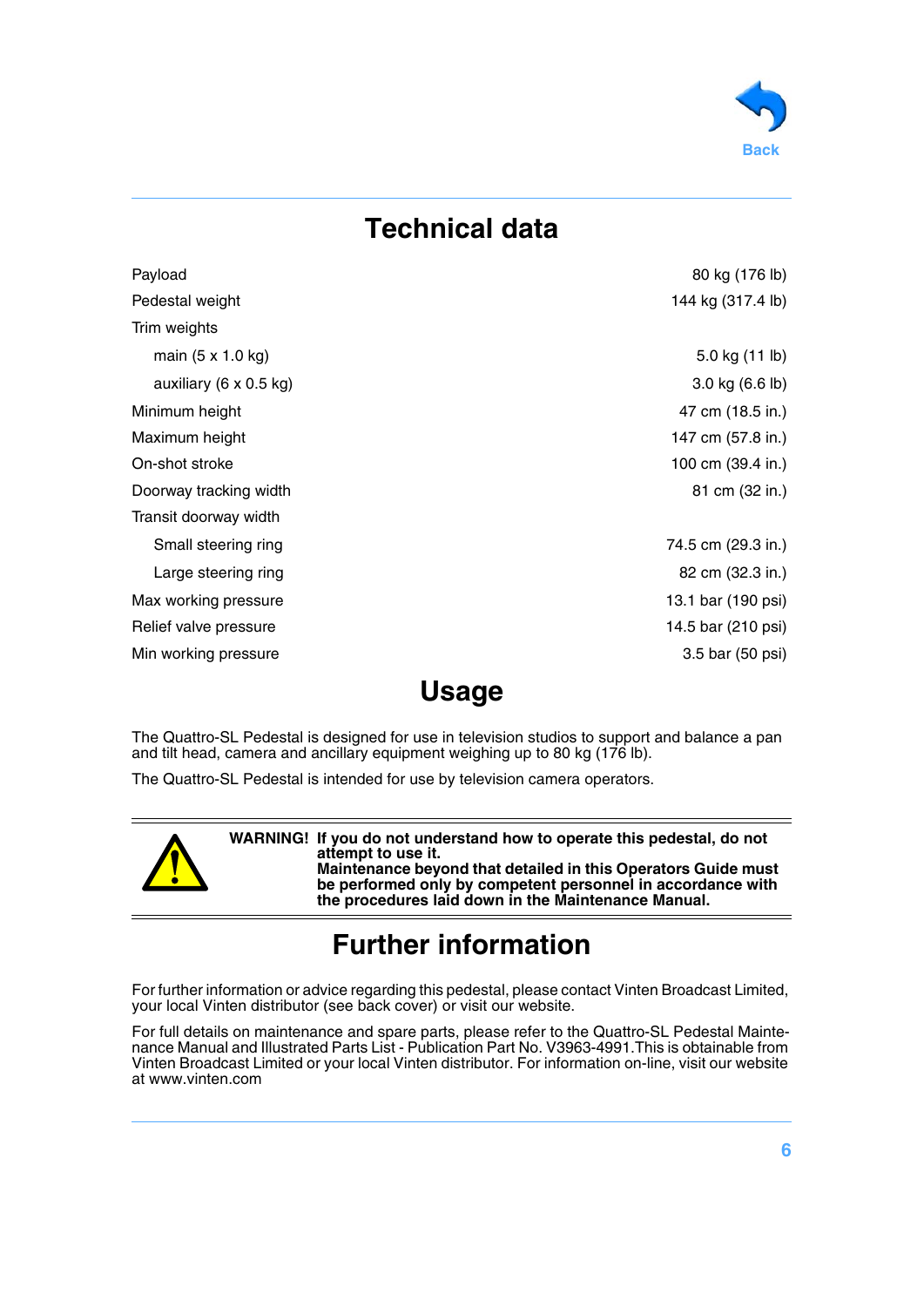<span id="page-6-4"></span><span id="page-6-3"></span><span id="page-6-2"></span><span id="page-6-1"></span><span id="page-6-0"></span>

<span id="page-6-20"></span><span id="page-6-19"></span><span id="page-6-18"></span><span id="page-6-17"></span>

# <span id="page-6-16"></span><span id="page-6-15"></span><span id="page-6-14"></span><span id="page-6-13"></span><span id="page-6-12"></span><span id="page-6-11"></span><span id="page-6-10"></span><span id="page-6-9"></span><span id="page-6-8"></span><span id="page-6-7"></span><span id="page-6-6"></span><span id="page-6-5"></span>**Quattro-SL Pedestal**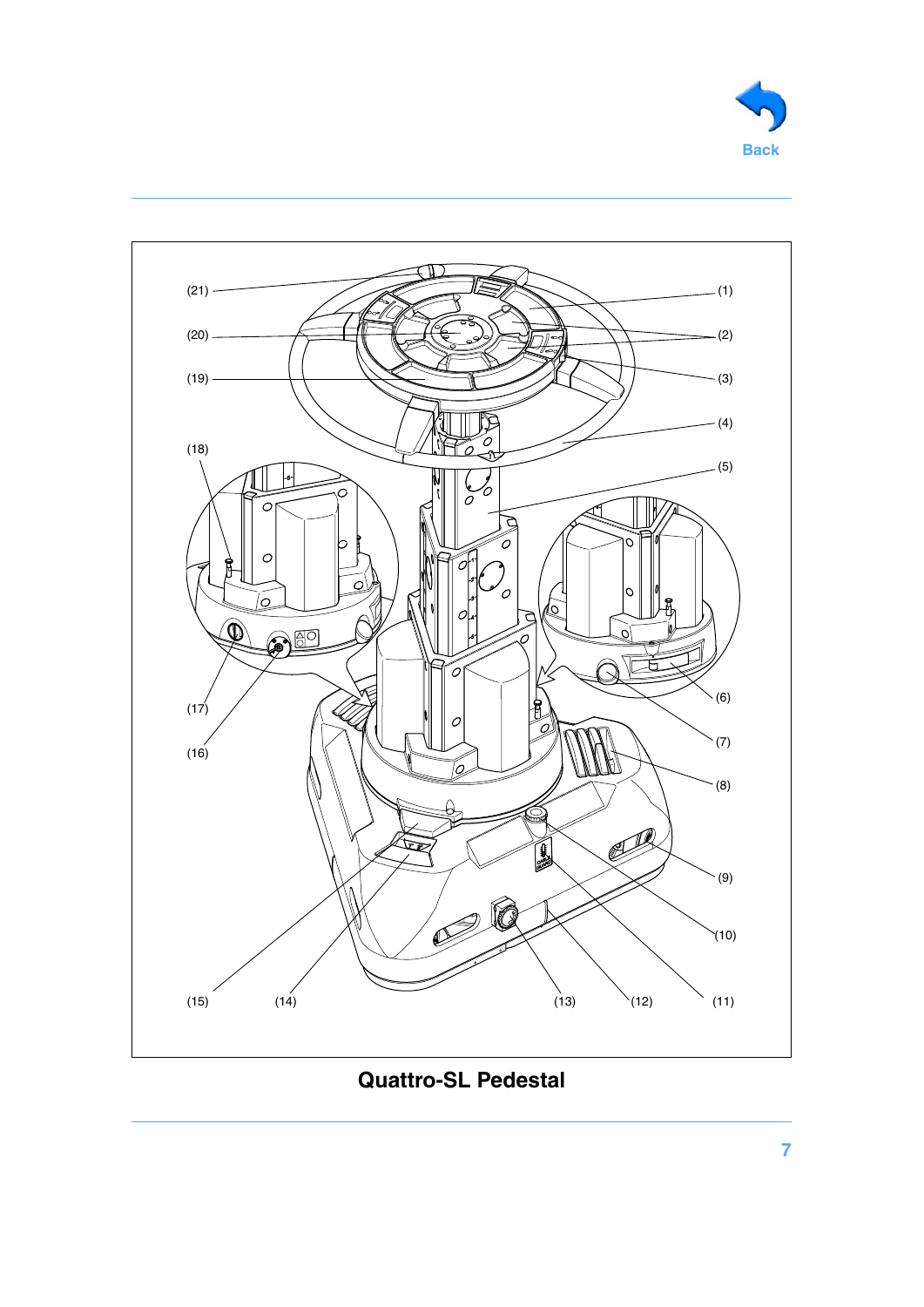

# **Quattro-SL Pedestal**

| (1)  | Weight tray                  |
|------|------------------------------|
| (2)  | Trim weight - auxiliary      |
| (3)  | Safety catch                 |
| (4)  | Steering ring                |
| (5)  | Moving column                |
| (6)  | On-shot clamp                |
| (7)  | Pressure gauge               |
| (8)  | Trim weight stowage          |
| (9)  | Lifting aperture             |
| (10) | Cable guard adjustment knob  |
| (11) | Cable guard height indicator |
| (12) | Position indicator           |
| (13) | Cable clamp                  |
| (14) | Parking brake pedal          |
| (15) | Crab/steer changeover pedal  |
| (16) | Schrader valve and cap       |
| (17) | Drag control                 |
| (18) | Lock spigot                  |
| (19) | Trim weight - main           |
| (20) | Four-bolt mounting plate     |
| (21) | Steering indicator           |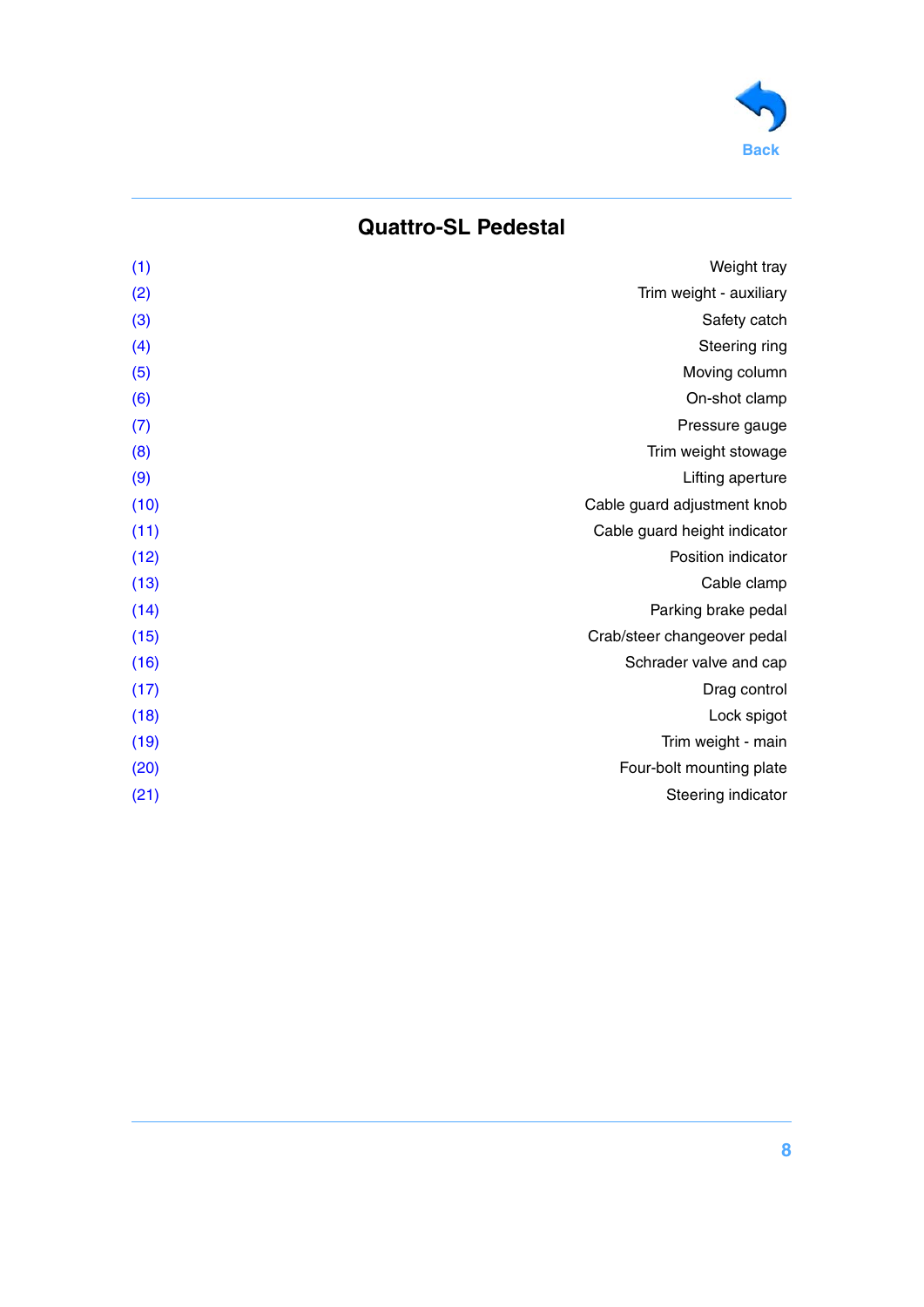

# **Introduction**

<span id="page-8-0"></span>The Quattro-SL pedestal comprises a central four-stage telescopic column mounted in a steerable base.

The moving column [\(5\)](#page-6-4) is pressurized from an external pressure source. A markable height indicator scale is provided on the second section of the column allowing the operator to record camera heights for shots. A weight tray  $(2)$  is attached to the top of the column and trim weights (1, 19) are provided for fine balance. The weight tray also provides a standard four-bolt mounting  $(20)$  for a pan and tilt head and the pedestal is steered by means of a steering ring [\(4\)](#page-6-3) mounted on its underside. Large- and small-diameter steering rings are available and are fitted with indicators [\(21\)](#page-6-20) to show the straight-ahead position.

The column is locked in the fully-depressed position by two safety catches  $(3)$  on the weight tray which engage with spigots [\(18\)](#page-6-17) at the base of the column. An on-shot clamp  $(6)$  and a drag control [\(17\)](#page-6-16) are provided at the base of the column.

The base is carried on three sets of twin 125 mm (5 in.) wheels. A continuous height-adjustable cable guard with infinite positions is provided, raised and lowered by a single control knob [\(10\)](#page-6-9) with a height indicator [\(11\)](#page-6-10) below. Stowage for the trim weights is provided on the upper surface of the base  $(8)$  and two cable clamps  $(13)$  are fitted to the vertical sides. A brake pedal  $(14)$  controls the parking brake and a crab/steer pedal [\(15\)](#page-6-14) allows the operator to switch between conventional and crab steering. Position indicators [\(12\)](#page-6-11) on each side of the base allow the camera operator to accurately position the pedestal. Lifting apertures  $(9)$  are provided on each face of the base and these also provide access to the wheels.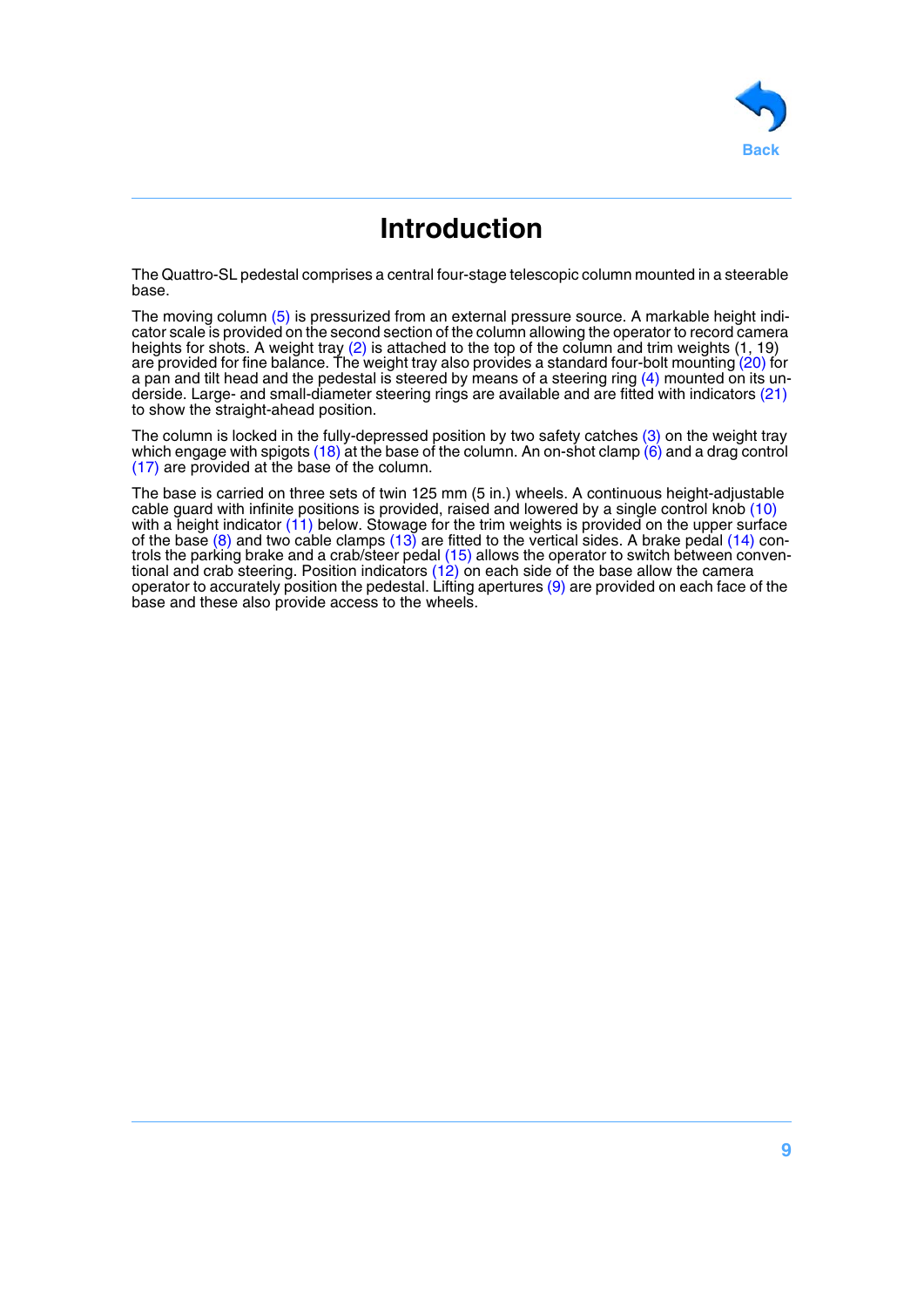

# **Operation**

# <span id="page-9-1"></span><span id="page-9-0"></span>**Unpacking**

Unpack the pedestal, ensuring that all transport packing and retaining fixings are removed.



**WARNING! The Quattro--SL pedestal has a mass of 150 kg (331 lb). Take care when lifting the pedestal. Do not lift the pedestal by the steering ring - use the lifting apertures** [\(9\)](#page-6-8)**. Do not release the safety catches** [\(3\)](#page-6-2) **at this stage.**

# <span id="page-9-2"></span>**Column check**



Ensure pedestal pressure is approximately 3.5 bar (50 psi). Increase or reduce as necessary, using the Schrader valve [\(16\).](#page-6-15)

Remove the self-adhesive safety catch warning covers (if fitted).

Push down on the weight tray [\(1\)](#page-6-0) against residual pressure. At the safety catches [\(3\),](#page-6-2) push the rocker switches to the unlocked position. Allow the column to extend under hand restraint.

Exercise the column several times over its full stroke.

Push down on the weight tray  $(1)$  and push the safety catch rocker switches  $(3)$  to the locked position.

## <span id="page-9-3"></span>**Steering mechanism checks**

Align a steering indicator [\(21\)](#page-6-20) with the crab/steer pedal [\(15\).](#page-6-14) Press the pedal to select CRAB Turn the steering ring and check that all three wheels turn together and all point in the same direction.

Align a steering indicator [\(21\)](#page-6-20) with the crab/steer pedal [\(15\)](#page-6-14) and press the pedal to select STEER. Turn the steering ring and check that two of the wheels lock in the straight-ahead position and that the third wheel (below the brake pedal) can be turned by the steering ring.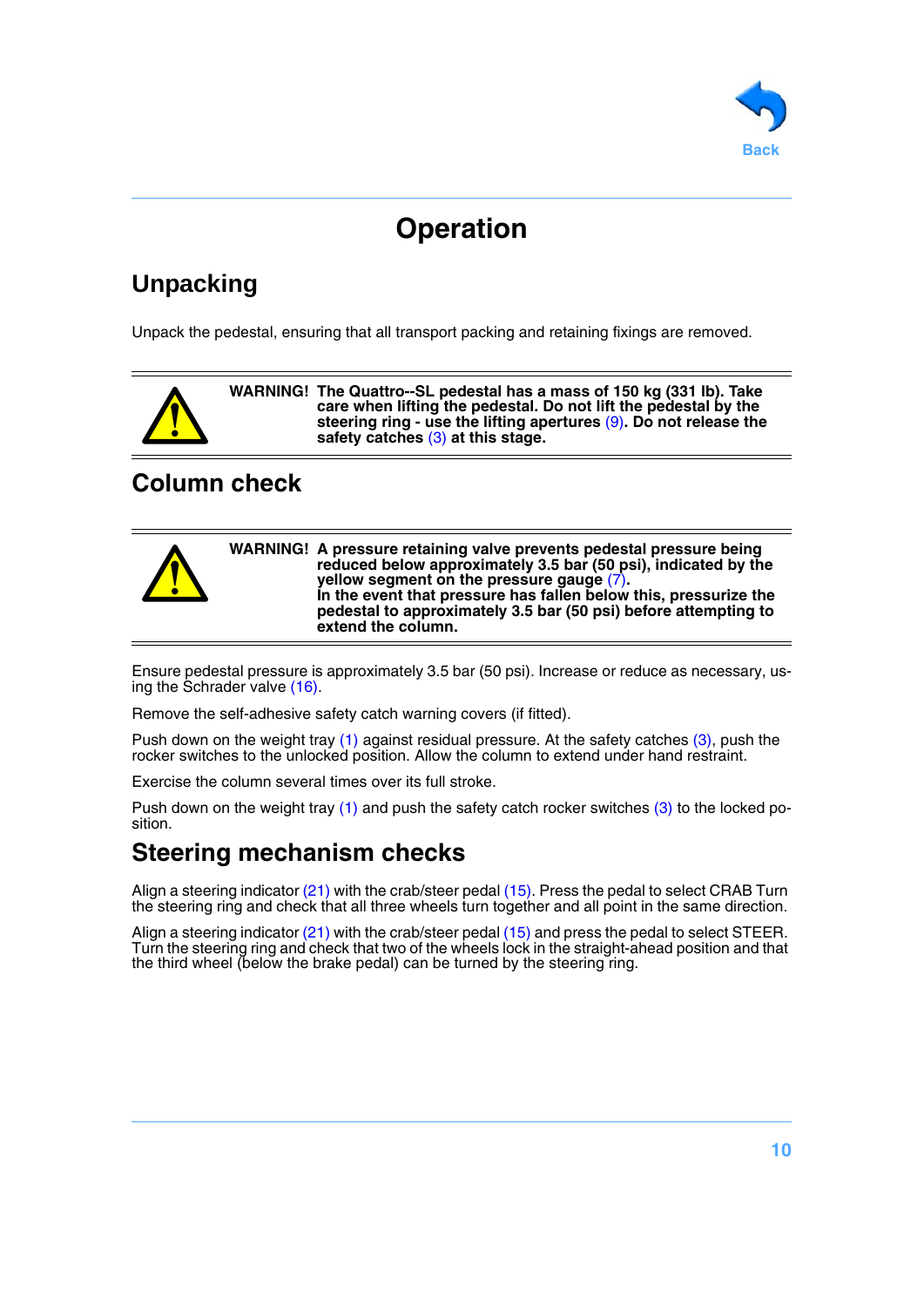

# <span id="page-10-0"></span>**Fitting the load**

The Quattro pedestal has the standard four-bolt mounting plate [\(20\)](#page-6-19) which permits the use of various Vinten camera mounts including pan and tilt heads, Quickfix and Mitchell adapters. To fit a pan and tilt head or an adaptor it is necessary to extend the moving column.



**WARNING! A pressurized pedestal will rise rapidly when the safety catches are released. Do not lean over the pedestal when releasing the safety catches. Always restrain the column by hand pressure on the weight tray when the safety catches are released.**

Fit the pan and tilt head or adaptor as follows:

Ensure pedestal pressure does not exceed 3.5 bar (50 psi). Reduce as necessary, using the Schrader valve cap [\(16\)](#page-6-15).



**WARNING! A pressure retaining valve prevents pedestal pressure being reduced below approximately 3.5 bar (50 psi), indicated by the yellow segment on the pressure gauge** [\(7\)](#page-6-6)**. In the event that pressure has fallen below this, pressurize the pedestal to approximately 3.5 bar (50 psi) before attempting to extend the column.**

Push down on the weight tray [\(1\)](#page-6-0) against residual pressure. At the safety catches [\(3\)](#page-6-2), push the rocker switches to the unlocked position. Allow the column to extend under hand restraint.

Apply the on-shot clamp [\(6\).](#page-6-5)

Fit the pan and tilt head or adaptor and secure with the appropriate bolts.

Release the on-shot clamp [\(6\)](#page-6-5) and lower the moving column under hand restraint. Push down on the weight tray  $(1)$  and push the safety catch rocker switches to the locked position.



**WARNING! Lock the pedestal in the fully depressed position before installing the camera.**

With the pedestal locked in the fully depressed position, fit the camera and accessories to the pan and tilt head, ensuring that all items such as pan bars, prompters, lenses etc, are fitted. Attaching these items at a later stage may upset the pedestal balance.

Install one main  $(19)$  and two auxiliary trim weights  $(2)$  on the weight tray  $(1)$ .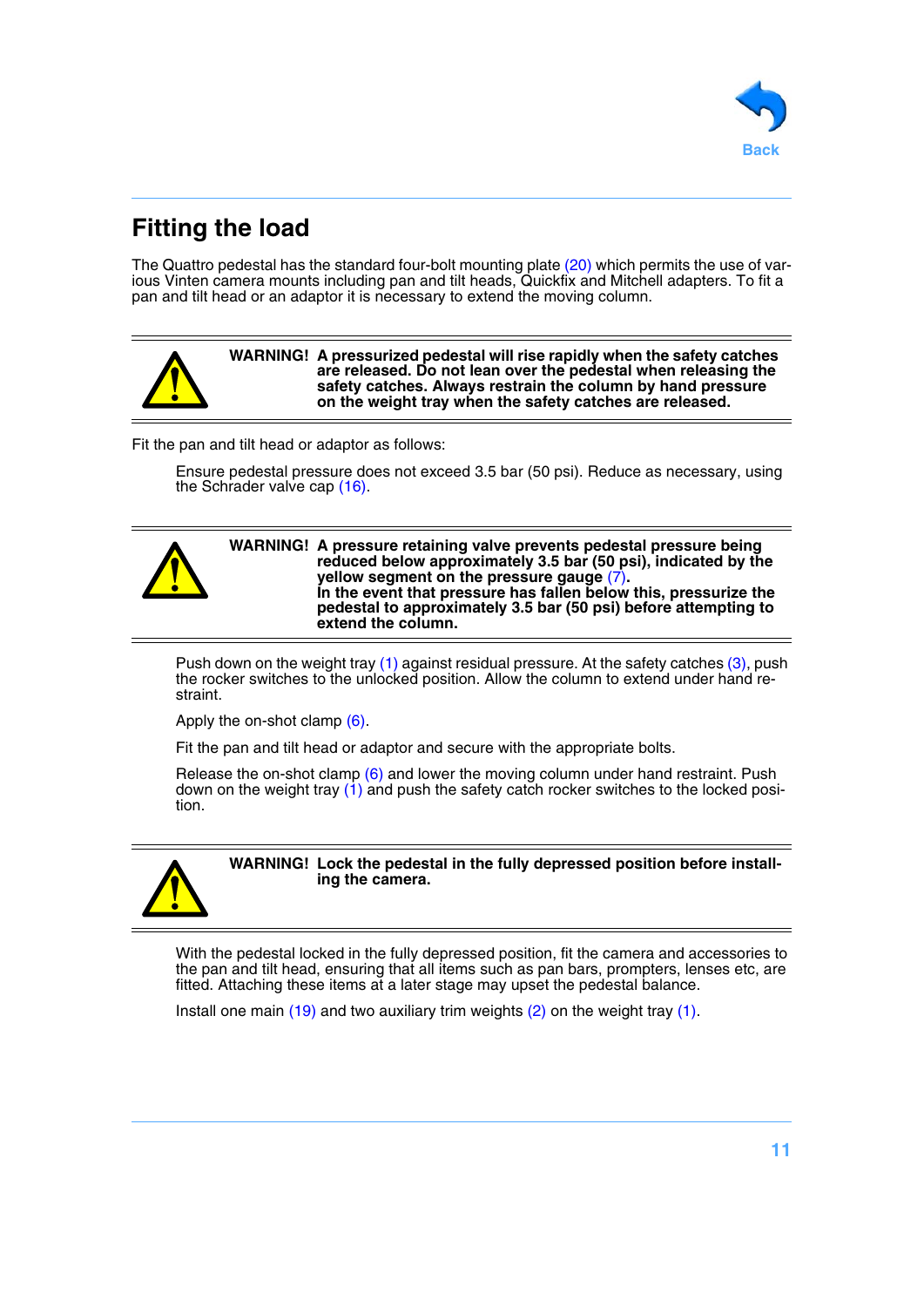

# <span id="page-11-0"></span>**Pressurizing the pedestal**

The Quattro may be pressurized from an external pressure source or by using the Vinten portable pump (Part No. 3357-3). Trim weights [\(2\)](#page-6-1), [\(19\)](#page-6-18) are provided for fine balance.

Ascertain the payload to be fitted to the pedestal (payload = pan and tilt head, camera, lens and all ancillary equipment). Referring to the [Pressurization graph](#page-11-1), mark the payload on the horizontal axis then strike a vertical line from the load figure to the balance line. At the intersecting point strike a horizontal line to the vertical axis and read off the required pressure.

The pedestal should be pressurized with the column unlocked and free to extend.



<span id="page-11-1"></span>**Pressurization graph**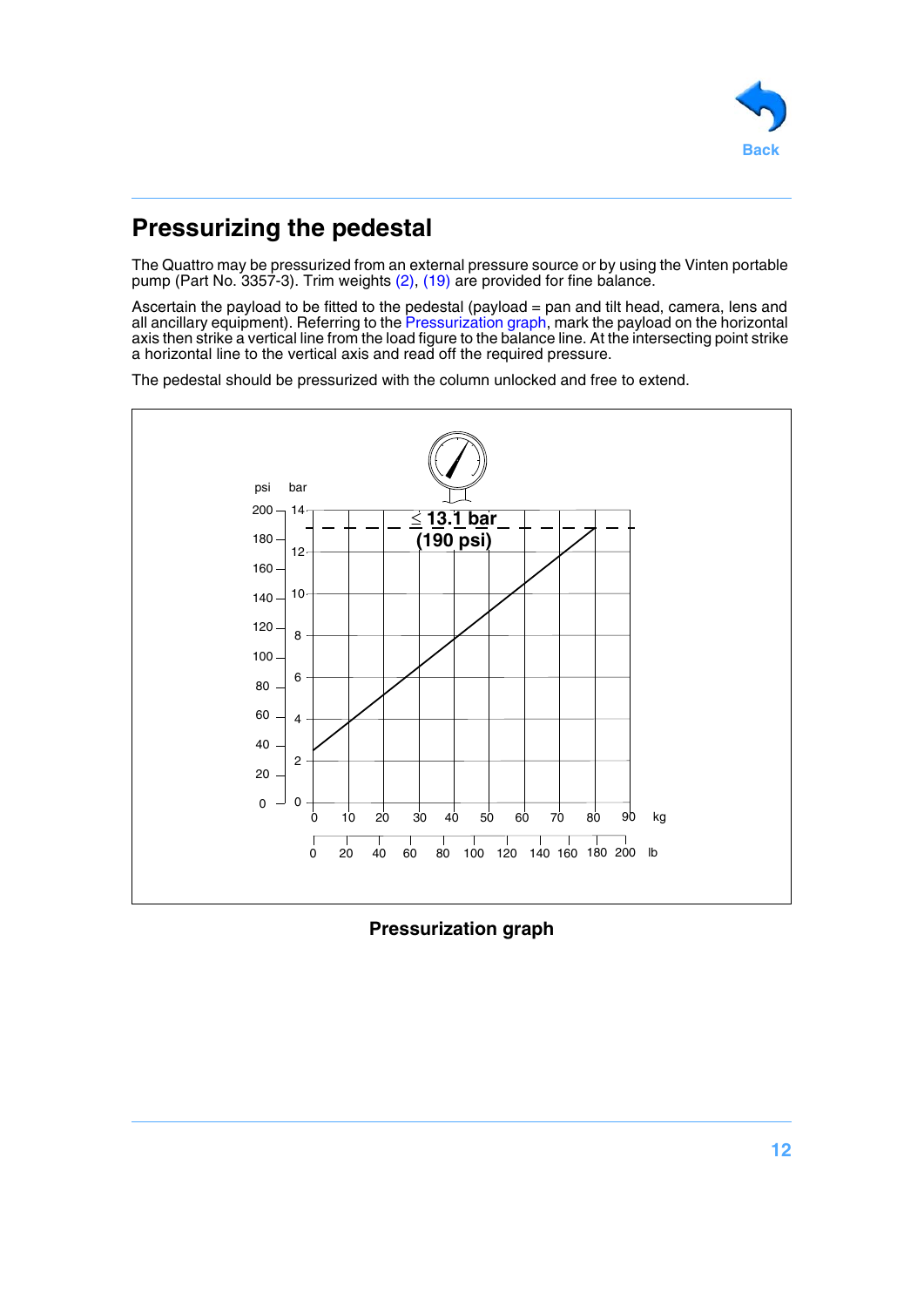

### <span id="page-12-0"></span>**Pressurizing the pedestal from an external pressure source**

**WARNING! This pedestal must be pressurized only with clean, dry air or nitrogen. A pressure reducing valve must be fitted to the pressure line between the gas cylinder and the outlet connection of the hose. The reducing valve must be screwed into the gas cylinder outlet. The maximum pressure on the outlet side of the reducing valve must not exceed 13.1 bar (190 psi). Do not pressurize the pedestal beyond the maximum safe working pressure indicated by the leading edge of the red sector on the gauge. The pedestal is fitted with a pressure relief valve as a safeguard against over-pressurization. Do not attempt to adjust the pressure relief valve.**

To pressurize the pedestal from an external pressure source, proceed as follows:

Remove the Schrader valve cap [\(16\)](#page-6-15) and connect the charging line from the pressure source.

Push down on the weight tray [\(1\)](#page-6-0) against residual pressure. At the safety catches [\(3\)](#page-6-2), push the rocker switches to the unlocked position.

Turn on the pressure supply and slowly increase the pedestal pressure to the required pressure. Do not exceed the maximum working pressure, indicated by the leading edge of the red sector on the gauge [\(7\).](#page-6-6)

Disconnect the charging line, but do not refit the Schrader valve cap at this stage.

### <span id="page-12-1"></span>**Pressurizing the pedestal using the Vinten portable pump**



**WARNING! Do not pressurize the pedestal beyond the maximum safe working pressure indicated by the leading edge of the red sector on the gauge. The pedestal is fitted with a pressure relief valve as a safeguard against over-pressurization. Do not attempt to adjust the pressure relief valve.**

To pressurize the pedestal using the Vinten portable pump, proceed as follows:

Remove the Schrader valve cap [\(16\)](#page-6-15).

On the pump, fold down both the feet [\(P.3\)](#page-13-2).

Push in the handle release button  $(P.5)$  and move the handle  $(P.1)$  to the horizontal position, where it will lock.

Pull the hose [\(P.4\)](#page-13-3) out of its stowage [\(P.2\).](#page-13-1) Connect the hose to the pedestal charging valve [\(16\)](#page-6-15).

On the pedestal, push down on the weight tray [\(1\)](#page-6-0) against residual pressure. At the safety catches [\(3\),](#page-6-2) push the rocker switches to the unlocked position.

Position the pump between the legs, standing with both feet on the fold-down feet [\(P.3\)](#page-13-2).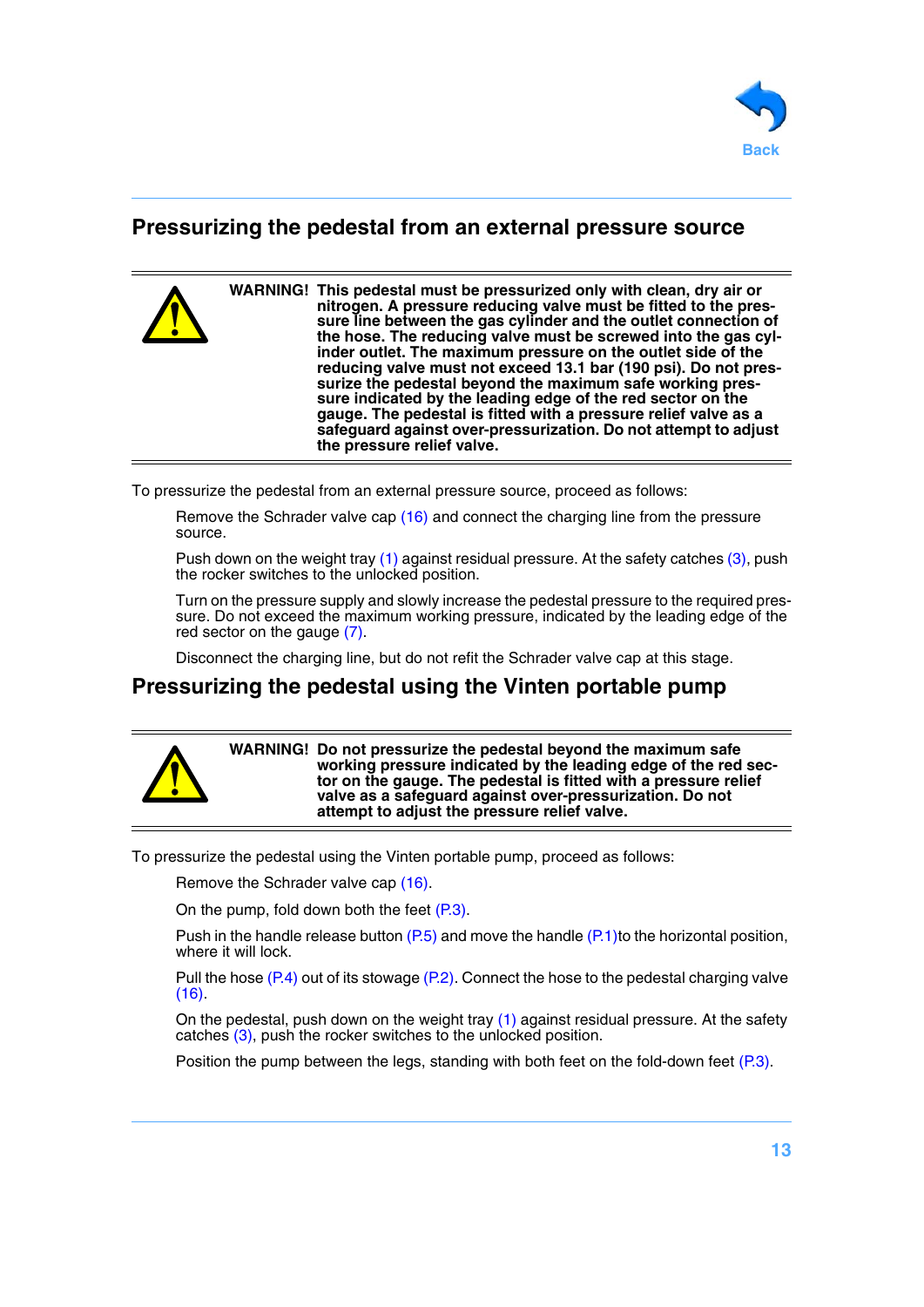<span id="page-13-0"></span>

Grip the handle [\(P.1\)](#page-13-0) with both hands and, using full steady strokes, pressurize the pedestal to the required pressure. Do not exceed the maximum working pressure, indicated by the leading edge of the red sector on the gauge [\(7\)](#page-6-6). Approximately 600 strokes will be required to fully charge the pedestal.

Disconnect the hose [\(P.4\)](#page-13-3) from the pedestal charging valve, but do not refit the Schrader valve cap at this stage. Fit the hose in its stowage [\(P.2\).](#page-13-1)

Push the pump plunger fully down, push in the handle release button [\(P.5\)](#page-13-4) and move the handle [\(P.1\)](#page-13-0) to the vertical position, where it will lock the pump plunger in the closed position.

<span id="page-13-4"></span>Fold up both the feet [\(P.3\).](#page-13-2)



<span id="page-13-3"></span><span id="page-13-2"></span><span id="page-13-1"></span>**Vinten portable pump**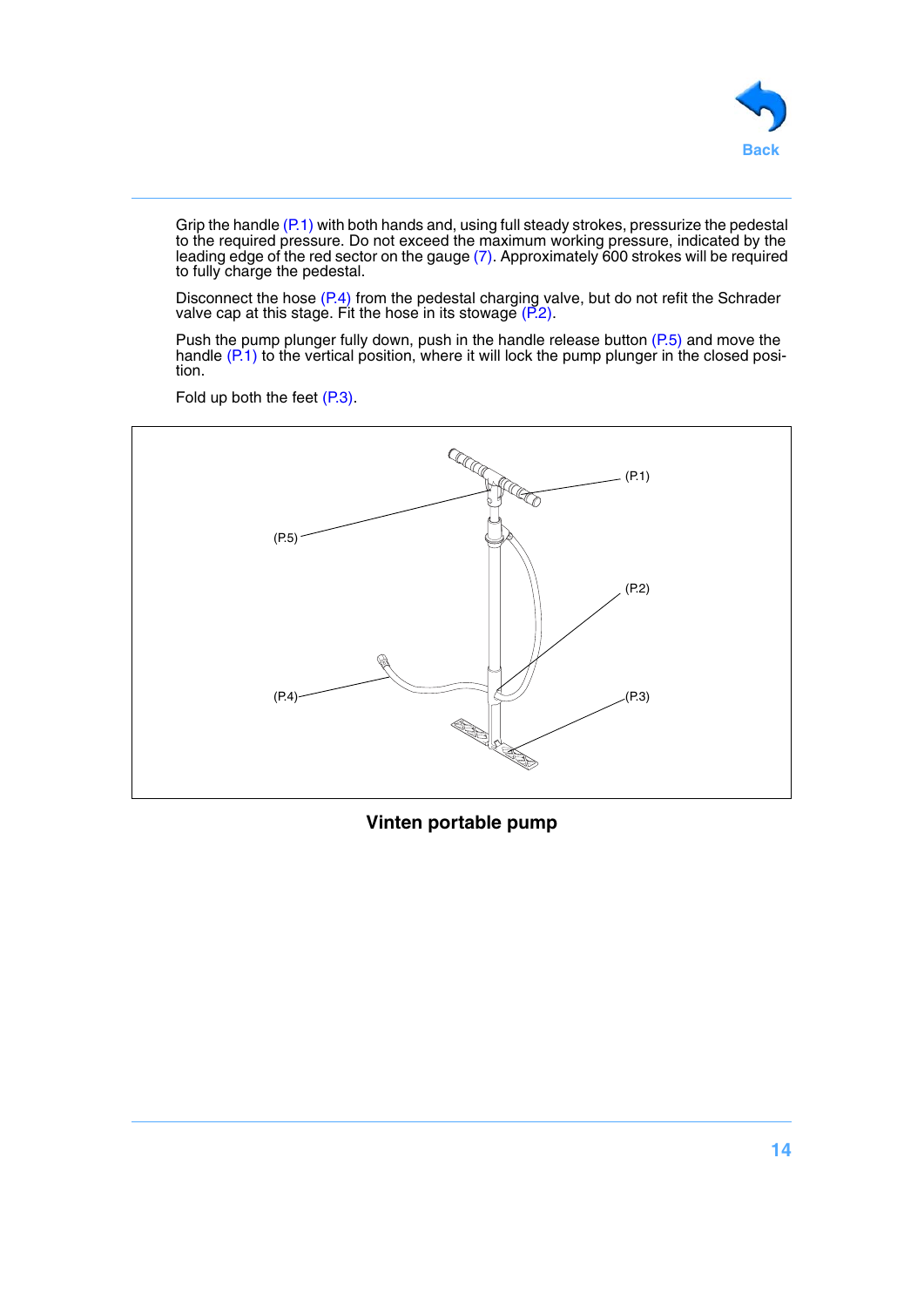

# <span id="page-14-0"></span>**Balancing the load**

After pressurization of the pedestal, the pan and tilt head and payload can be accurately balanced, as follows:

Exercise the moving column [\(5\)](#page-6-4) over its full travel at least twice, then position the column in the mid-height position.



**WARNING! A pressure retaining valve prevents pedestal pressure being reduced below approximately 3.5 bar (50 psi).**

If the column tends to fall, remove a trim weight  $(2)$ ,  $(19)$  or increase pressure.

If the column tends to rise, reduce the pressure in steps of 0.15-0.20 bar (2-3 psi) using the Schrader valve cap [\(16\)](#page-6-15).



**WARNING! The Schrader valve cap** [\(16\)](#page-6-15) **forms a primary pressure seal. Always replace the cap and screw it down finger- tight.**

Refit the Schrader valve cap [\(16\)](#page-6-15).

A correctly pressurized pedestal will balance its payload such that it can be moved to any position over the full on-shot stroke of the moving column, with minimum effort, and it will maintain its position when the steering ring is released.

Fine balance and temperature correction may be achieved by adding or removing trim weights.

# <span id="page-14-2"></span><span id="page-14-1"></span>**Using the Quattro-SL pedestal Height adjustment**

The column [\(5\)](#page-6-4) has an on-shot stroke of 100 cm (39.4 in.) and the load can be moved over this distance, in perfect balance, by raising and lowering the steering ring [\(4\).](#page-6-3) The movement is adjustable for drag [\(17\)](#page-6-16) and an on-shot clamp [\(6\)](#page-6-5) can be used to hold the moving column in position if fixed height operation is required. A markable height indication scale is provided on the second stage of the column. Operators can use this scale to record working heights to be returned to whilst shooting.



**WARNING! To ensure maximum stability, particularly when moving over uneven surfaces, reduce pedestal height to a minimum. Take care not to trap fingers under the steering hub or between column elements while pedestal height is being reduced.**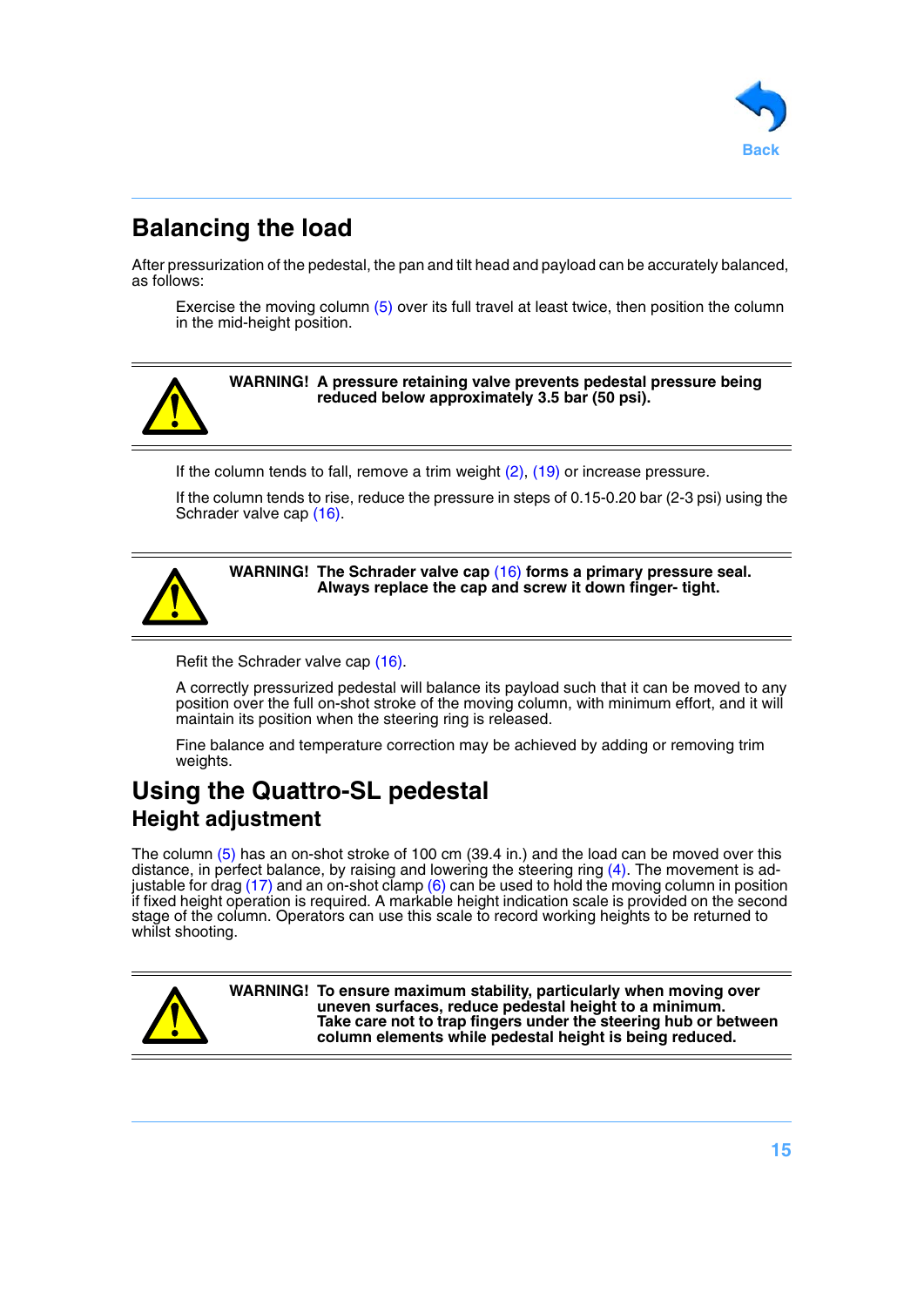

### **Drag control**

Column movement is adjustable for drag and this is set according to operator preference by means of the drag control [\(17\)](#page-6-16) located at the base of the moving column. Turn the control clockwise to increase the drag setting, and counter- clockwise to decease it.

### **On-shot clamp**

An on-shot clamp [\(6\)](#page-6-5), located at the base of the moving column, can be used to hold the column in position if fixed height operation is required. Move the clamp lever fully to the left to apply the clamp. Move it fully to the right to release the clamp.

### <span id="page-15-0"></span>**Steering**

Directional control of the pedestal is achieved by turning the steering ring [\(4\)](#page-6-3) mounted at the top of the column. The steering system is geared so that the wheels turn by the same amount as the steering ring. This ensures, for example, that with the pedestal set to crab, turning the steering ring by 90° will also cause the pedestal to change direction by 90°. The steering ring is fitted with indicators which, when aligned with the crab/steer pedal [\(15\)](#page-6-14), indicate the straight-ahead position and thus provide a reference point when steering.

Position indicators [\(12\)](#page-6-11) in the centre of each vertical face of the base allow the camera operator to accurately position the pedestal.

The pedestal has a crab/steer arrangement with a foot-operated changeover mechanism, which provides a steer setting - one wheel steering, two fixed; or a crab setting - all three wheels turning together. Pushing the pedal [\(15\)](#page-6-14) operates the changeover mechanism which toggles the pedestal between crab and steer.

Although the button can be pressed with the wheels in any position, the changeover will not occur until the wheels are all facing forward, so the steering ring may have to be turned by up to 180° before the changeover mechanism engages. This arrangement ensures that the fixed wheels will always lock in the straight-ahead position when changing from crab to steer.

Steering rings of two diameters and with either type of steering indicator may be fitted (see [Chang](#page-20-0)[ing the steering ring](#page-20-0)).

### <span id="page-15-1"></span>**Parking brake**

A parking brake is provided on one wheel, operated by a red, foot-operated button [\(14\),](#page-6-13) adjacent to the crab/steer button.



**WARNING! This brake is intended for use only as a parking brake. Do not apply the brake while the pedestal is in motion.**

To apply the brake, press down on the button. Press the button again to release the brake.

### <span id="page-15-2"></span>**Cable clamps**

Two cable clamps [\(13\)](#page-6-12) are provided, mounted on the vertical faces of the base.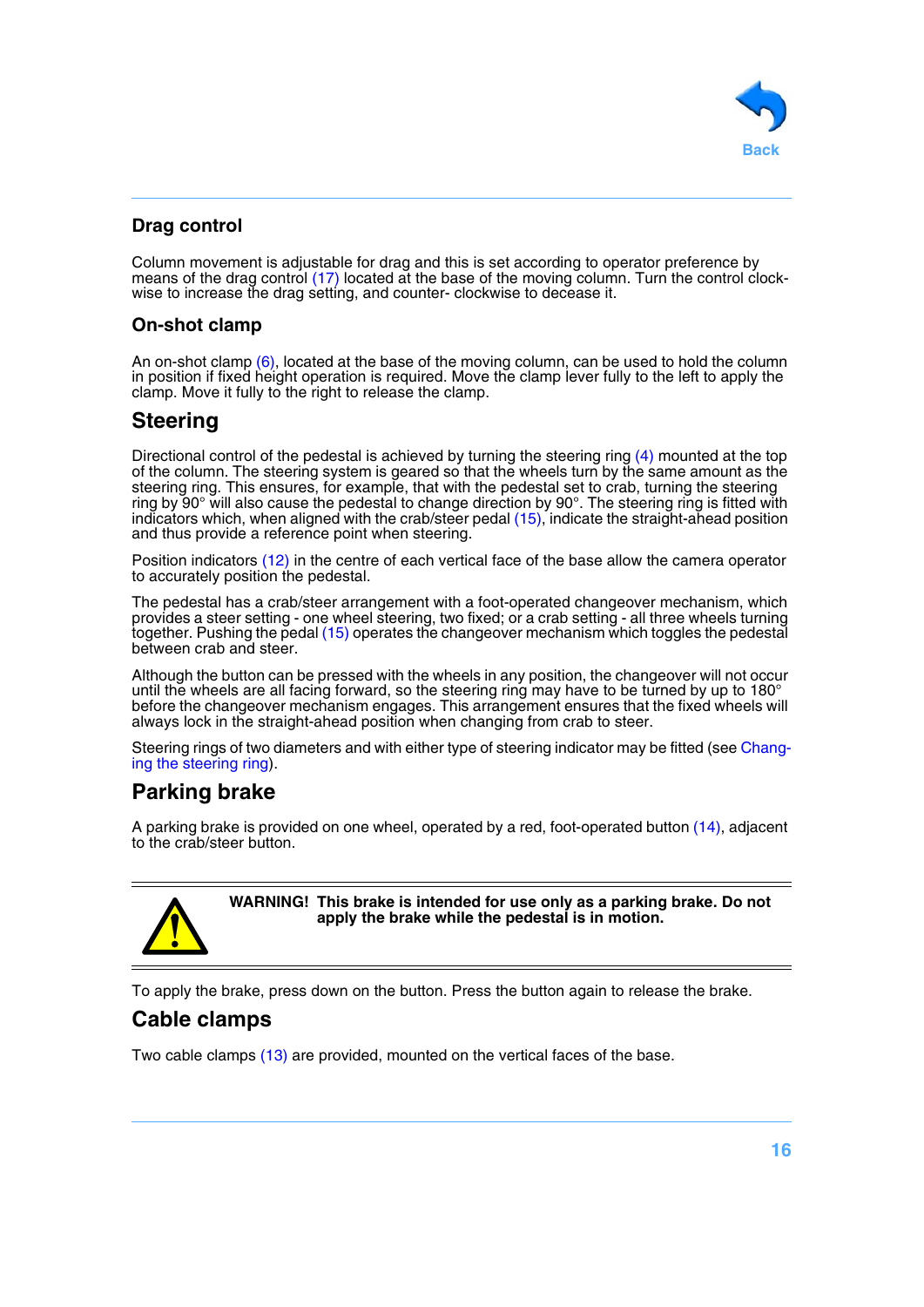

### <span id="page-16-0"></span>**Cable guard**

An infinitely adjustable, continuous cable guard is provided in the skirt of the base, raised and lowered by means of a single knob [\(10\).](#page-6-9) Height of the cable guard is displayed by a cable guard height indicator [\(11\)](#page-6-10) positioned below the adjustment knob.

Rotate the adjustment knob to set the cable guard to the required height.

The cable guard incorporates a spring-loaded mechanism to prevent damage if the pedestal is pulled over an obstacle.

# <span id="page-16-1"></span>**Transportation and storage**



**NOTE: It is not necessary to reduce the pedestal pressure prior to transportation or storage.**

To prepare the pedestal for transportation and storage, proceed as follows:

Fully depress the moving column  $(5)$ . Push down on the weight tray  $(1)$  and push the safety catch rocker switches  $(3)$  to the locked position.



**WARNING! A pressure retaining valve prevents pedestal pressure being reduced below approximately 3.5 bar (50 psi).**

Using the Schrader valve cap [\(16\)](#page-6-15), reduce pedestal pressure to 3.5 bar (50 psi).



**WARNING! A pressurized pedestal will rise rapidly when the safety catches are released. Do not lean over the pedestal when releasing the safety catches. Always restrain the column by hand pressure on the weight tray when the safety catches are released.**

Push down on the weight tray  $(1)$ . At the safety catches  $(3)$ , push the rocker switches to the unlocked position. Allow the column to extend under hand restraint.

Apply the on-shot clamp [\(6\).](#page-6-5)

Undo the four mounting bolts and remove the pan and tilt head.

To avoid the possibility of dust or abrasive particles collecting on moving components, release the on-shot clamp  $(6)$  and set the moving column  $(5)$  to minimum height. Push down on the weight tray [\(1\)](#page-6-0) and push the safety catch rocker switches [\(3\)](#page-6-2) to the locked position.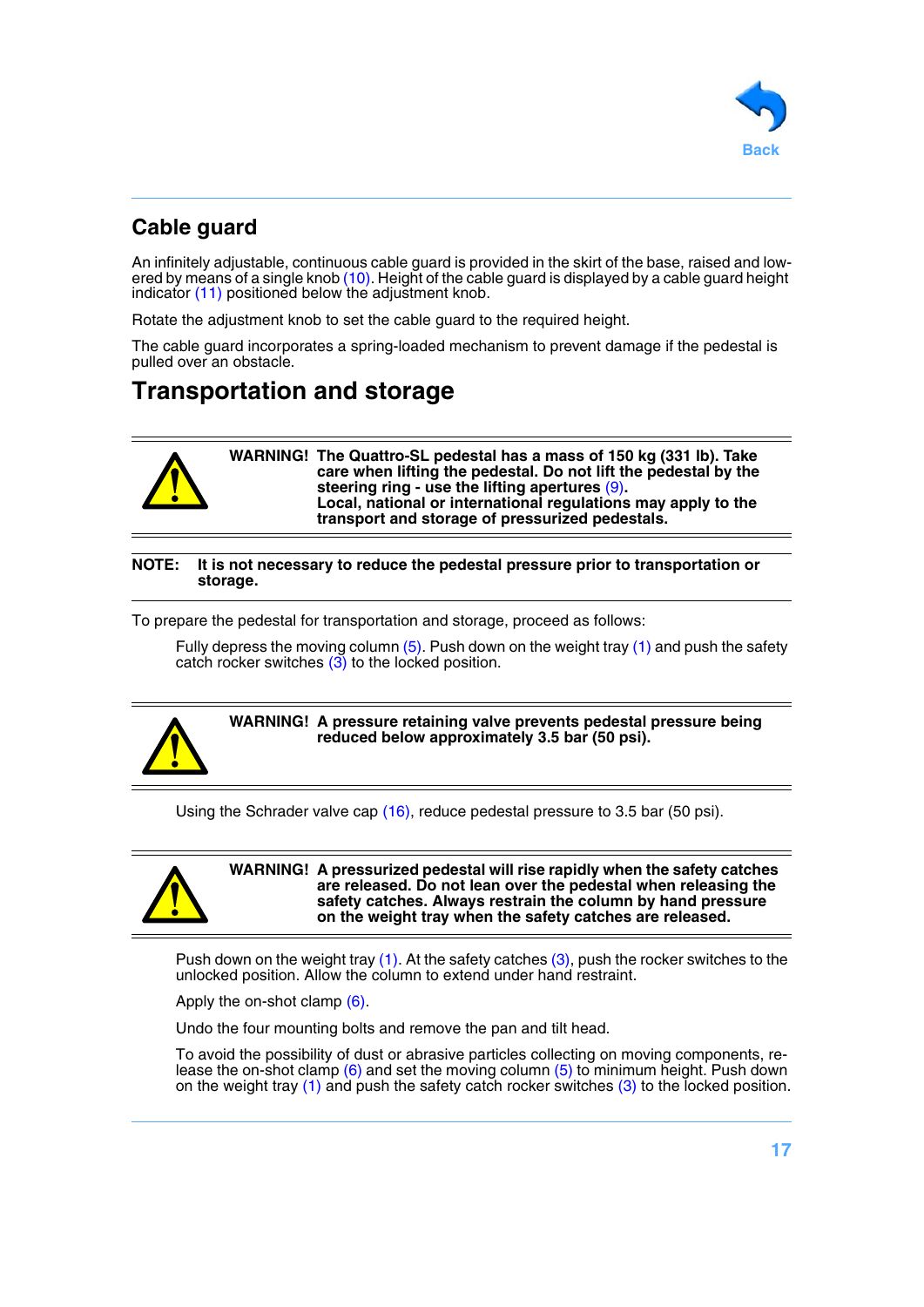

Place any trim weights  $(2)$ ,  $(19)$  in the trim weight stowage  $(8)$ .



**WARNING! This pedestal must be transported and stored in an upright position.**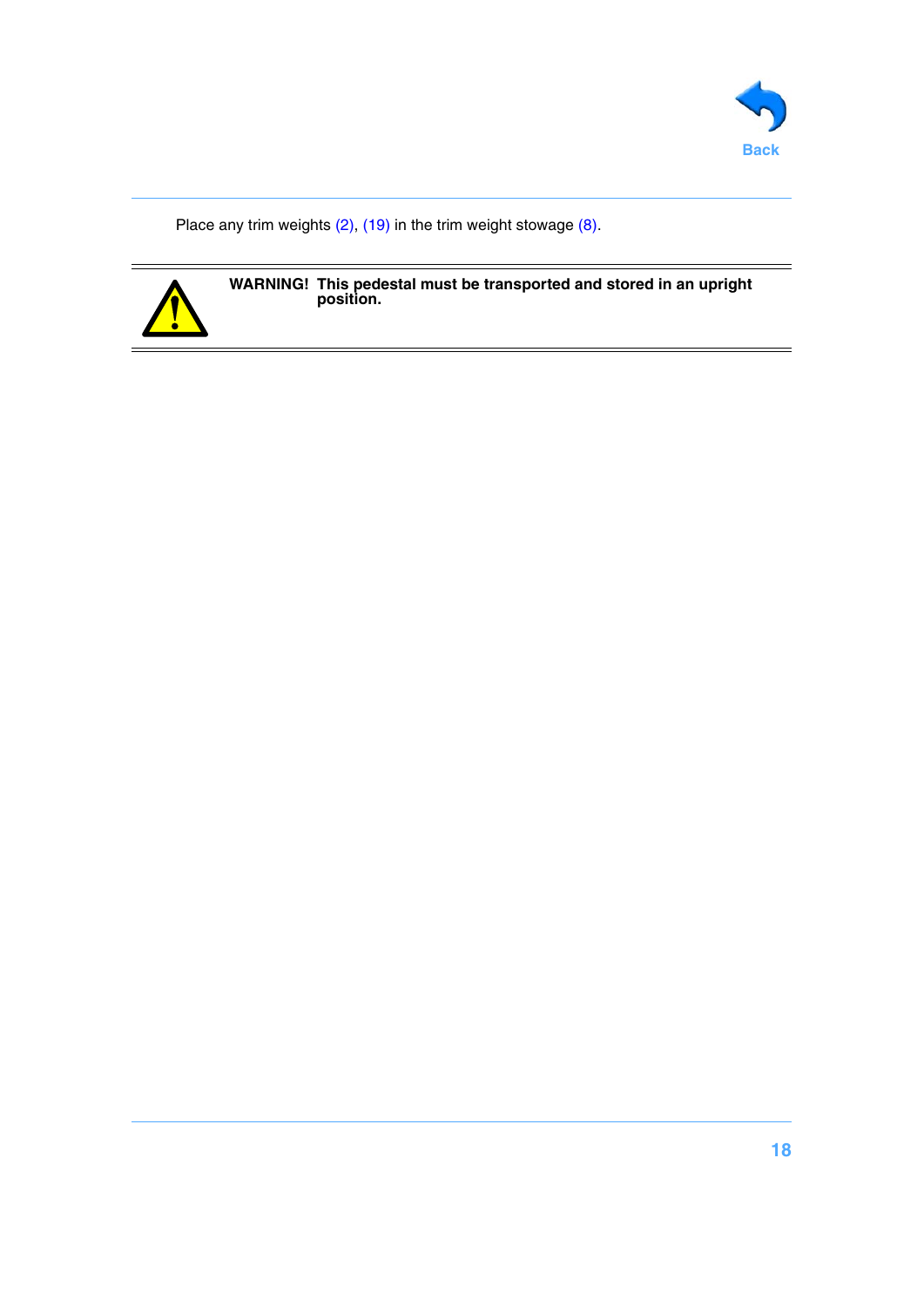

# **Servicing**

# <span id="page-18-1"></span><span id="page-18-0"></span>**General**

The Quattro-SL pedestal is robustly made to high engineering standards and little attention is required to maintain serviceability save regular cleaning. Attention to the following points will ensure a long and useful service life with minimum need for repair.

# <span id="page-18-2"></span>**Routine maintenance**

The Quattro-SL pedestal requires no routine maintenance other than regular cleaning.

During normal use, check the steering alignment, the effectiveness of the on-shot clamp and check for radial or side play in the moving column.

If the steering is misaligned, re-align the wheels (see [Wheel alignment\)](#page-18-4).

Refer to the appropriate section in the Maintenance Manual if the on-shot clamp is ineffective, excessive radial or side play is apparent in the moving column, or any other defect is apparent.

Adjustments and repairs should be carried out only by a competent person.

# <span id="page-18-3"></span>**Cleaning**

During normal studio use, the only cleaning required should be a regular wipe over with a lint-free cloth. Dirt accumulated during storage or periods of disuse may be removed with a semi-stiff brush. Particular attention should be paid to the flats on the top stage of the column and to the wheels, which are accessible for cleaning through the lifting apertures.

### **NOTE: Do NOT use oil or grease on any exposed part of the column. This is unnecessary and traps dirt which acts as an abrasive.**

Use out-of-doors will require special attention, especially in adverse conditions. Salt spray must be washed off with fresh water at the earliest opportunity. Do not allow water to enter the column. Sand and dirt acts as an abrasive and should be removed with a semi-stiff brush or vacuum cleaner.

### **NOTE: Use only detergent-based cleaners. Do NOT use solvent- or oil-based cleaners, abrasives or wire brushes to remove accumulations of dirt, as these damage the protective surfaces.**

# <span id="page-18-4"></span>**Wheel alignment**

Inaccuracies in the steering may be due to misalignment of the wheels, backlash in the steering ring, or slackness in the steering belt or chains,

If misalignment of the wheels is suspected, carry out a tracking check, as follows:

Draw a straight line on the studio floor at least 4 m (13 feet) long.

Ensure that the pedestal is carrying a payload of approximately 80 kg (176 lb)

Set the pedestal to CRAB and carefully align the clutch wheels (under the crab/steer knob) and one of the front wheels with the line on the studio floor.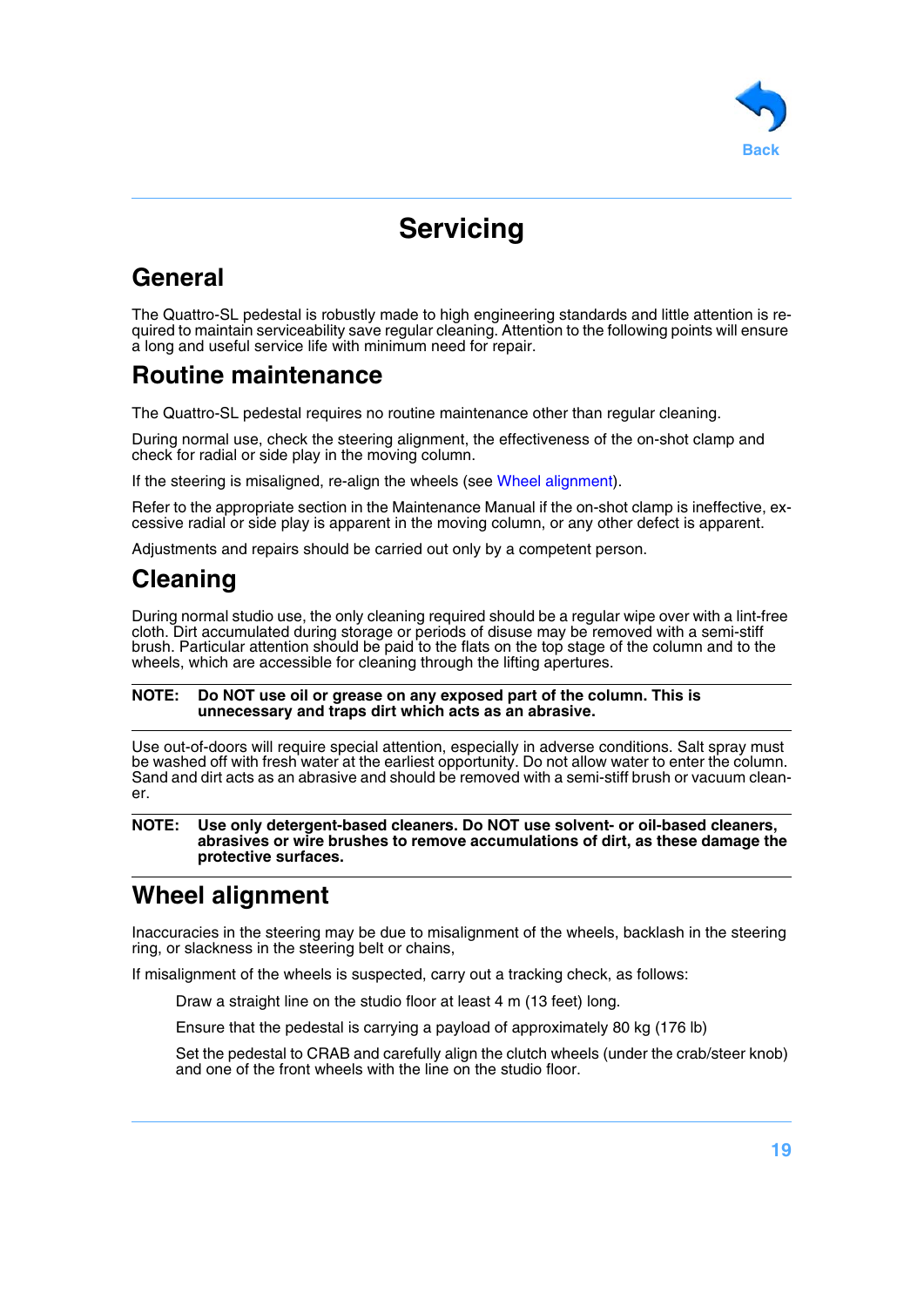

Push the pedestal 3.6 m (12 feet) along the line. The pedestal should not deviate more than 50 mm  $(2 \text{ in.})$  from the line.

Push the pedestal back to the starting point. The pedestal should not deviate more than 50 mm (2 in.) from the line.

Reposition the pedestal to align the wheels under the crab knob and the other front wheels with the line on the studio floor and repeat the above check.

<span id="page-19-1"></span><span id="page-19-0"></span>

### **Wheel alignment**

If the deviation exceeds the above limits, re-align the wheels as follows:

Remove any payload from the pedestal. Remove all trim weights from the weight tray and stowages.

Lower the column and lock in the fully depressed position.

With the aid of a second person, invert the pedestal and stand it on the weight tray. Use a suitable material under the pedestal to prevent damage.

Turn the cable guard adjustment knob [\(10\)](#page-6-9) so that the indicator [\(11\)](#page-6-10) is at the top of its scale, to set the cable guard to its highest position.

Select STEER and turn the wheels until the two wheels furthest from the clutch wheel lock in the straight-ahead position.

Working through the lifting apertures  $(9)$ , at each axle mounting, slacken the lock screws  $(9.1)$ .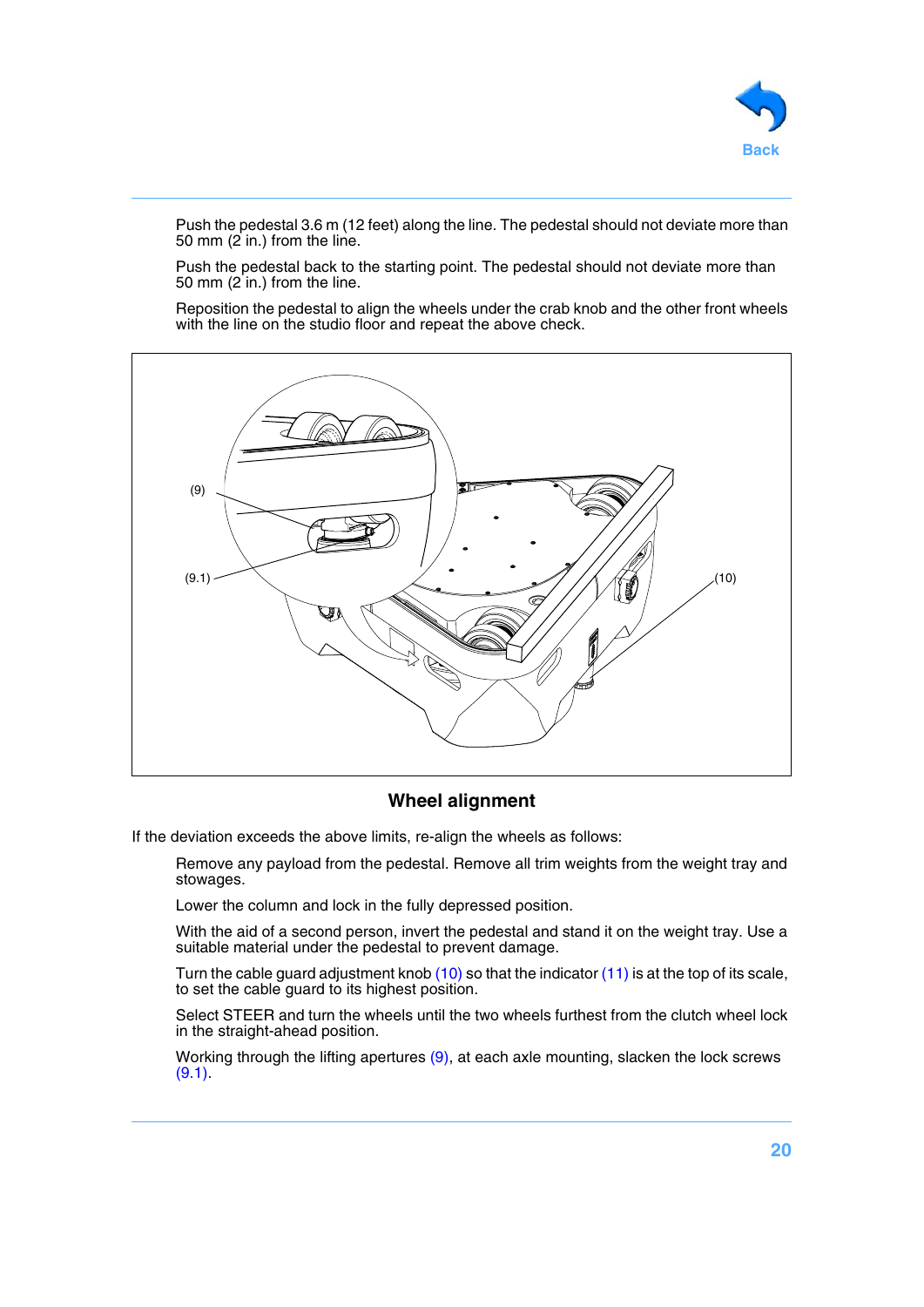

Push a substantial straight edge (at least 1 m (3 ft) long) against the tyres of the two pairs of wheels until the wheels are aligned. Tighten the lock screws  $(9.1)$ .

Select CRAB and turn the wheels until all wheels lock together.

Turn the wheels until the clutch wheel is approximately aligned with either of the other wheels.

Slacken the lock screw  $(9.1)$  on the clutch wheel.

Push the straight edge against the tyres of the clutch wheel and the other wheel until they are aligned. Tighten the lock screw  $(9.1)$  on the clutch wheel.

Check the alignment of the clutch wheel against the second wheel, then recheck the alignment of the two wheels furthest from the clutch wheel. Repeat the adjustment until alignment is satisfactory.

Ensure all lock screws [\(9.1\)](#page-19-1) are fully tightened.

With the aid of a second person, turn the pedestal upright.

Carry out a tracking check as detailed above.

If problems are still experienced with the steering, it is probably due to backlash in the steering ring, or slackness in the steering belt or chains. Please refer to the appropriate section in the Maintenance Manual.

# <span id="page-20-0"></span>**Changing the steering ring**

The Quattro-SL may be supplied with a 58.9 cm (23 in.) or 74 cm (29 in.) diameter steering ring with either rivets or moulded steering indicators.

### **NOTE: If a steering ring with a moulded indicator is changed for one with rivets, or vice versa, it will be necessary to realign the steering mechanism. This should be carried out by competent personnel in accordance with the procedures laid down in the Maintenance Manual.**

To change the steering ring:

Fully extend the column and apply the on-shot clamp.

On the underside of the steering hub, remove four nyloc nuts  $(4.1)$  to release the steering ring [\(4\)](#page-21-0). Note the position of the steering indicators [\(21\)](#page-21-1) and remove the steering ring.

Position the replacement steering ring on the steering hub with the steering indicator in the position noted above.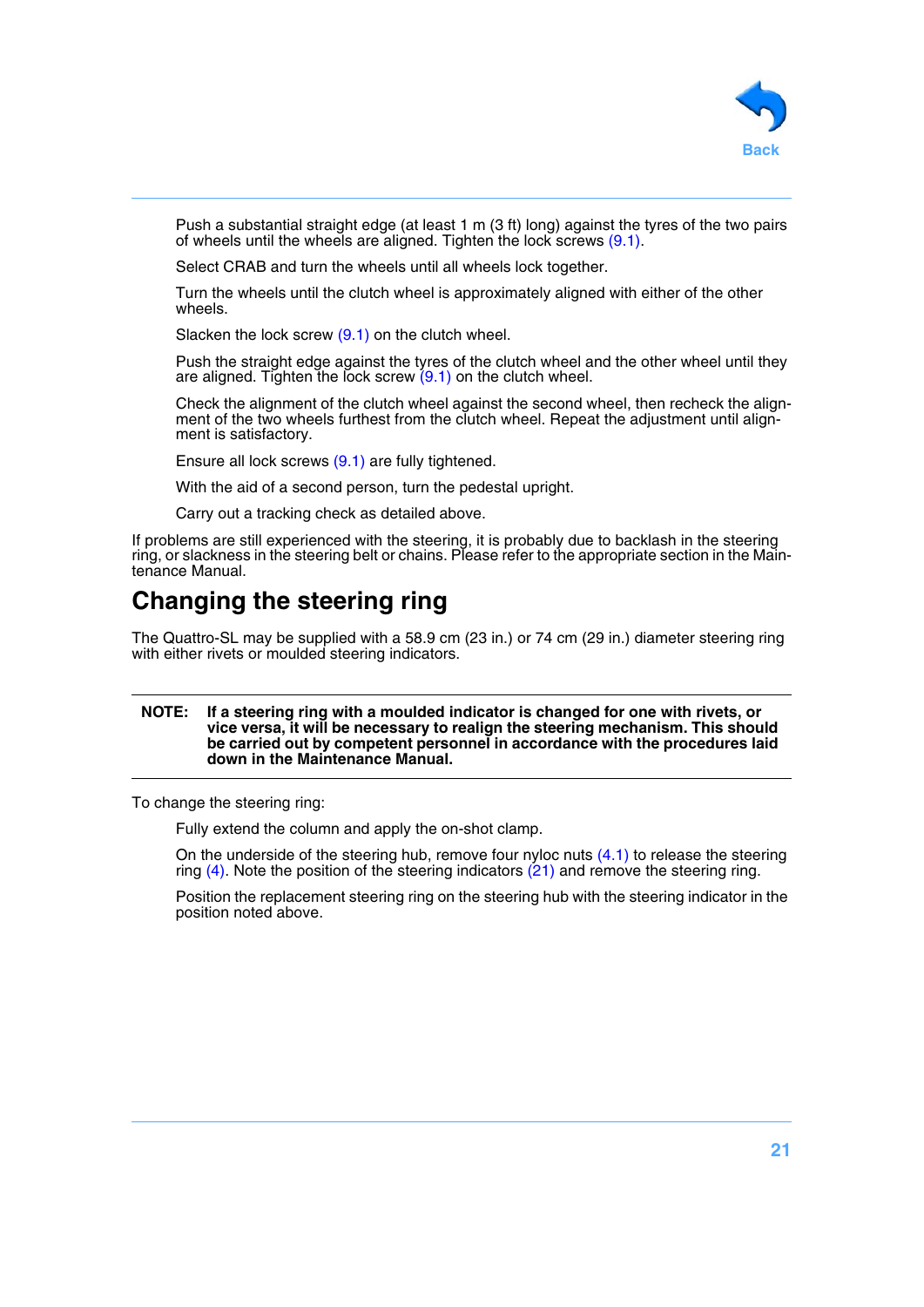<span id="page-21-2"></span><span id="page-21-1"></span><span id="page-21-0"></span>



Secure the steering ring with four nyloc nuts [\(4.1\)](#page-21-2).

**Changing the steering ring**